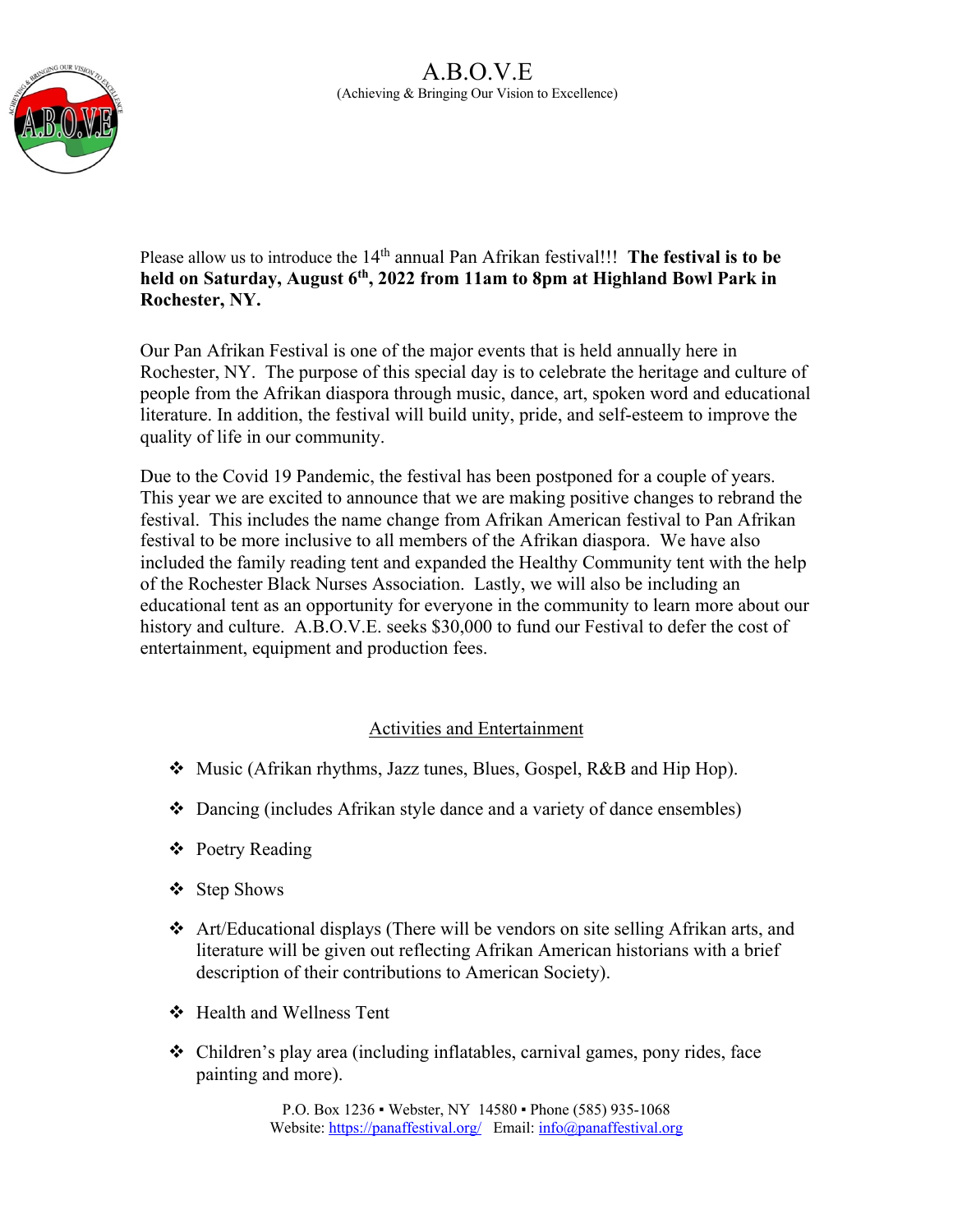- ❖ Family Reading Tent
- $\triangleleft$  Vendors (food, service, informational and retail)
- An opening and closing performance of the Black National Anthem and the American National Anthem.

For more information about the performers and the festival you can visit the official festival website at https://panaffestival.org/.

The advertisement for the event will reach about 30,000 people from Western New York area. This is a free event to the public. We are going to invite a diverse audience including multicultural organizations.

We are hoping that your company will be interested in sponsoring the Pan Afrikan Festival or some of the events taking place that day. I believe that the connection would be of benefit to you in raising the profile of your company to our audience and to your target market.

# Event Marketing

## *SPONSOR CATEGORY 1 (Diamond Package)*

- Opportunity to welcome festival goers onstage
- VIP Seating and parking at the festival with 8 VIP tickets
- 10 x 10 exhibit area at festival for product sampling, giveaways, sales, etc.
- Prime Logo/Name exposure on stage banners
- Live mention of company's sponsorship at festival; recognition by MC
- Logo/Name on Festival and Volunteer T-shirts
- Listed as sponsor in all ad mediums including social media ads, radio, TV, print, posters and flyers
- Full back page color ad in festival program
- Website identification with link to company's website

SUGGESTED DONATION: \$15,000.000 +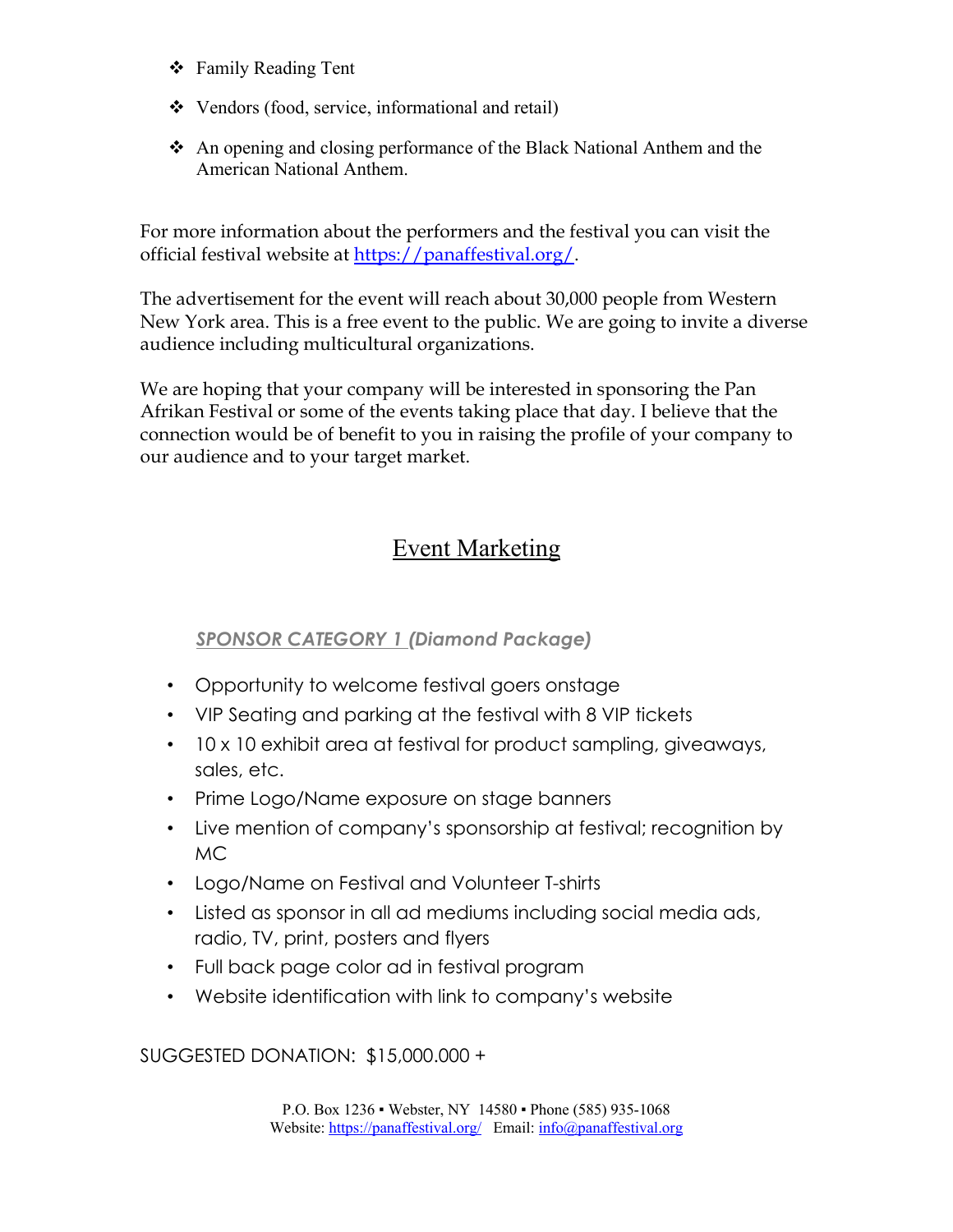# *SPONSOR CATEGORY 2 (Gold Package)*

- VIP Seating and parking at the festival with 4 VIP tickets
- 10 x 10 exhibit area at festival for product sampling, giveaways, sales, etc.
- Logo/Name on stage banner
- Live mention of company's sponsorship at festival; recognition by MC
- Listed as sponsor in all ad mediums including social media ads, radio, TV, print, posters and flyers
- Logo/Name on Volunteer T-shirts
- Full page color ad in festival program
- Website identification with link to company's website

SUGGESTED DONATION: \$10,000.00 to \$14, 999.00

## *SPONSOR CATEGORY 3 (Tanzanite Package)*

- 2 VIP tickets and seating at the festival
- Live mention of company's sponsorship at festival; recognition by MC
- Listed as sponsor in all radio, poster and flyer ads
- Quarter page color ad in festival program
- Website identification

SUGGESTED DONATION: \$5000.00 to \$9,999.00

## *SPONSOR CATEGORY 4 (Copper Package)*

- Recognition by MC at the festival
- Listed as sponsor in all poster ads
- Half page color ad in festival program
- Website Identification

SUGGESTED DONATION: \$2,000.00 to \$4,999.00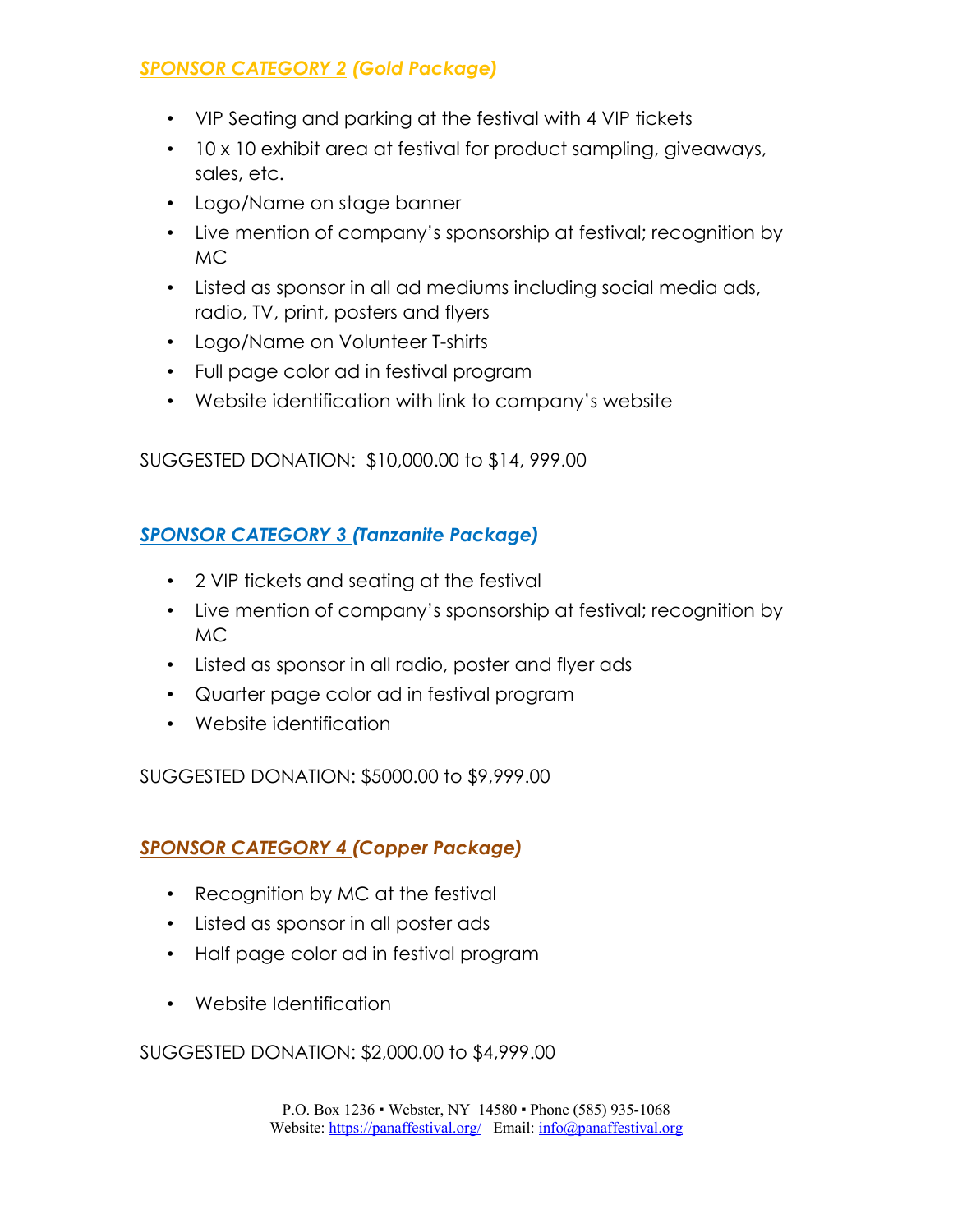# *SPONSOR CATEGORY 5 (Contributor Package)*

- Listed as sponsor in all poster ads
- Half page color ad in festival program
- Website Identification

SUGGESTED DONATION: \$500 to \$1,999.00

## *SPONSOR CATEGORY6 (In-Kind Package)*

- Business card color ad in festival program
- Website identification

SUGGESTED DONATION: \$500 to \$1,999.00

# *SPONSOR CATEGORY 6 (Media Package)*

- VIP Seating for 2 and parking at the festival
- Opportunity to speak at festival
- 10 x 10 exhibit area at festival for product sampling, giveaways, sales, etc.
- Opportunity to distribute promotional items at the festival
- Live mention of company's sponsorship at festival; recognition by MC
- Logo/Name on Festival and Volunteer T-shirts
- Full page color ad in festival program
- Website identification with link to company's website
- Listed as sponsor in all ad mediums including social media ads, radio, TV, print, posters and flyers

SUGGESTED DONATION: \$2,500.00 (In-Kind/customized barter packages will be considered. Roles and benefits of In-Kind are as follows):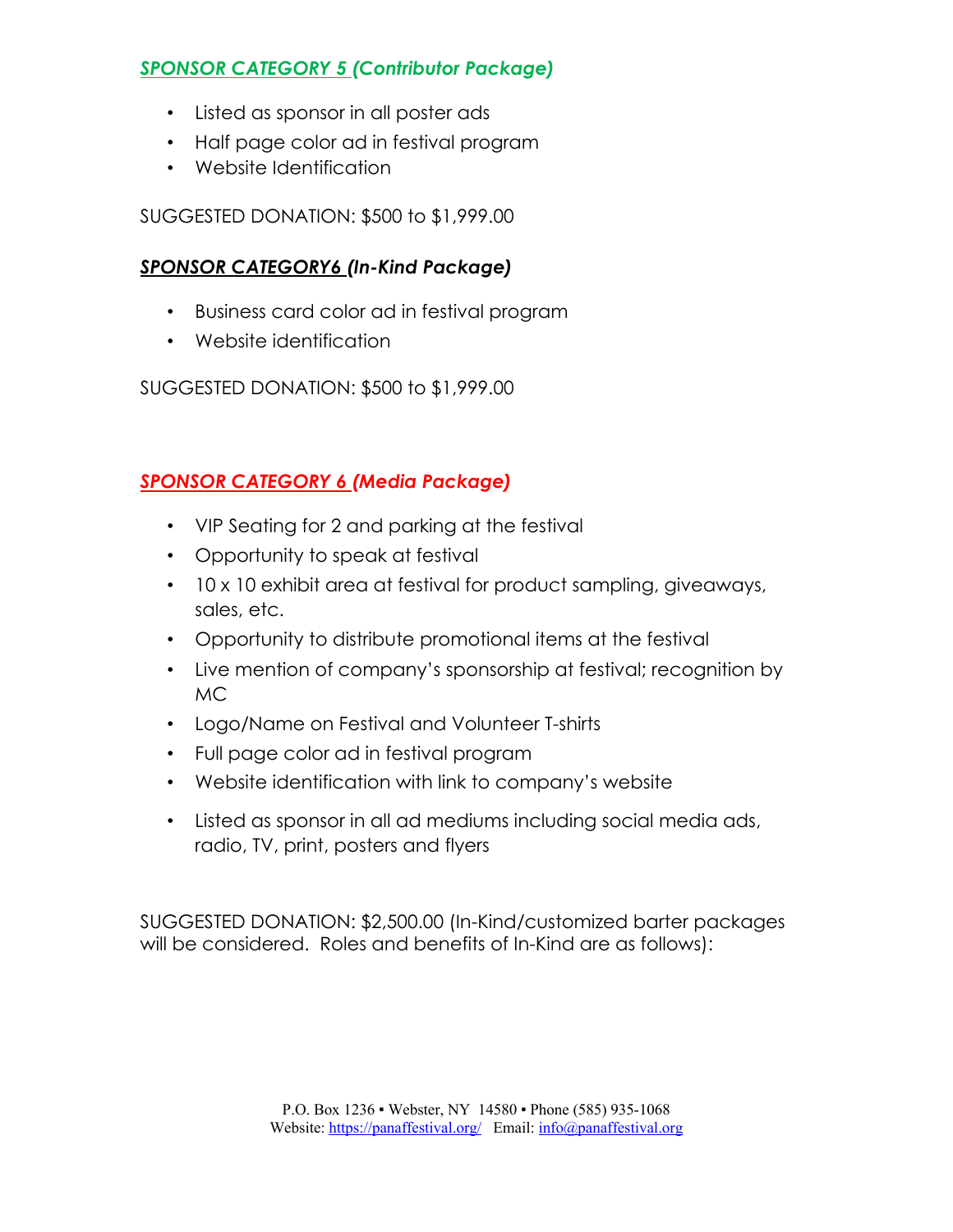#### **Role of the Media Sponsor**

- Promote the Pan Afrikan festival extensively in the related digital media outlets and in print, if print publication.
- Commitment of media coverage of PAF before, during and after the event
- Listing of our PAF pre and post-event on all the social media networks where you have a presence (provide event recap via photo story)
- Placing the PAF e-banner on the company website and other related websites
- Increasing the media exposure of PAF in all media channels and outlets associated with your organization to promote decision makers' attendance
- Interview event organizers

#### **Promotional Benefits of a Media Partner**

- Opportunity to expose your media organization to an influential culturally diverse audience.
- Listing as Media Partner on marketing collaterals related to PAF
- Featured on website with dedicated link to your media outlet's website
- Invitation to attend our upcoming events for 2 seated dinner guests

#### **Role of the Media Partner**

- Promote PAF extensively in the related digital media outlets
- Commitment of media coverage of PAF before, during and after the event
- Listing of our PAF pre and post-event on all the social media networks where you have a presence (provide event recap via photo story)
- Placing the PAF e-banner on the company website and other related websites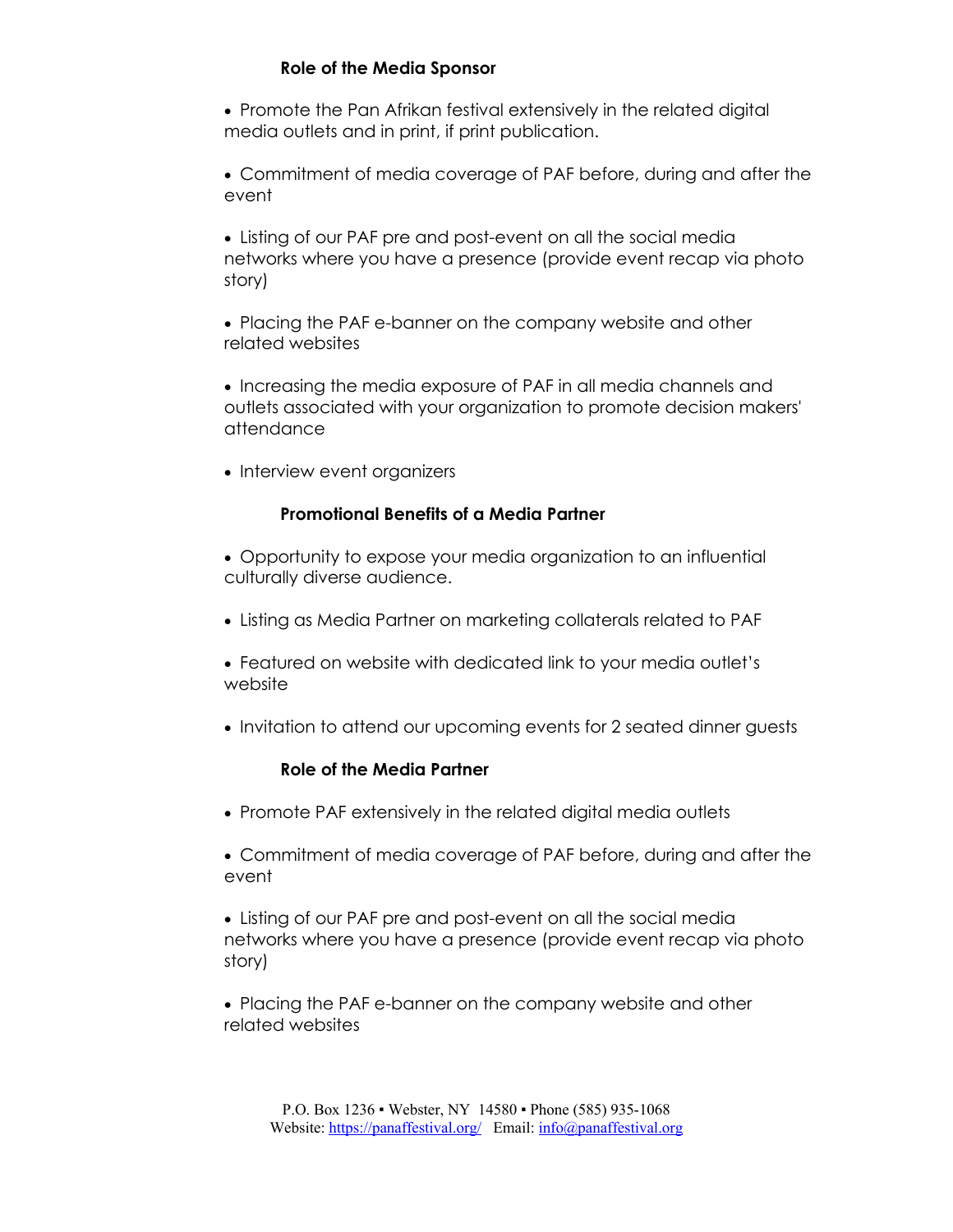• Increasing the media exposure of PAF in all media channels and outlets associated with your organization to promote decision makers' attendance

• Interview event organizers (interview selection is at media partner's discretion)

#### **Social Media Roles for the Media Sponsor/Partner**

- Follow PAF on Twitter @panaffestival and like PAF on Facebook https://www.facebook.com/ROCPAFEST
- Use the hashtag for the PAF #rocpafest
- Share information about the PAF on Facebook, Twitter, and other social media platforms as applicable.

If you have any questions about the organization or sponsorships, please feel free to contact us via e-mail at info@panaffestival.org or by phone to Sonya Kittles @ 585-935-1068.

Thank you in advance for your interest and support of this important community event.

Sincerely,

Sonya Kittles, President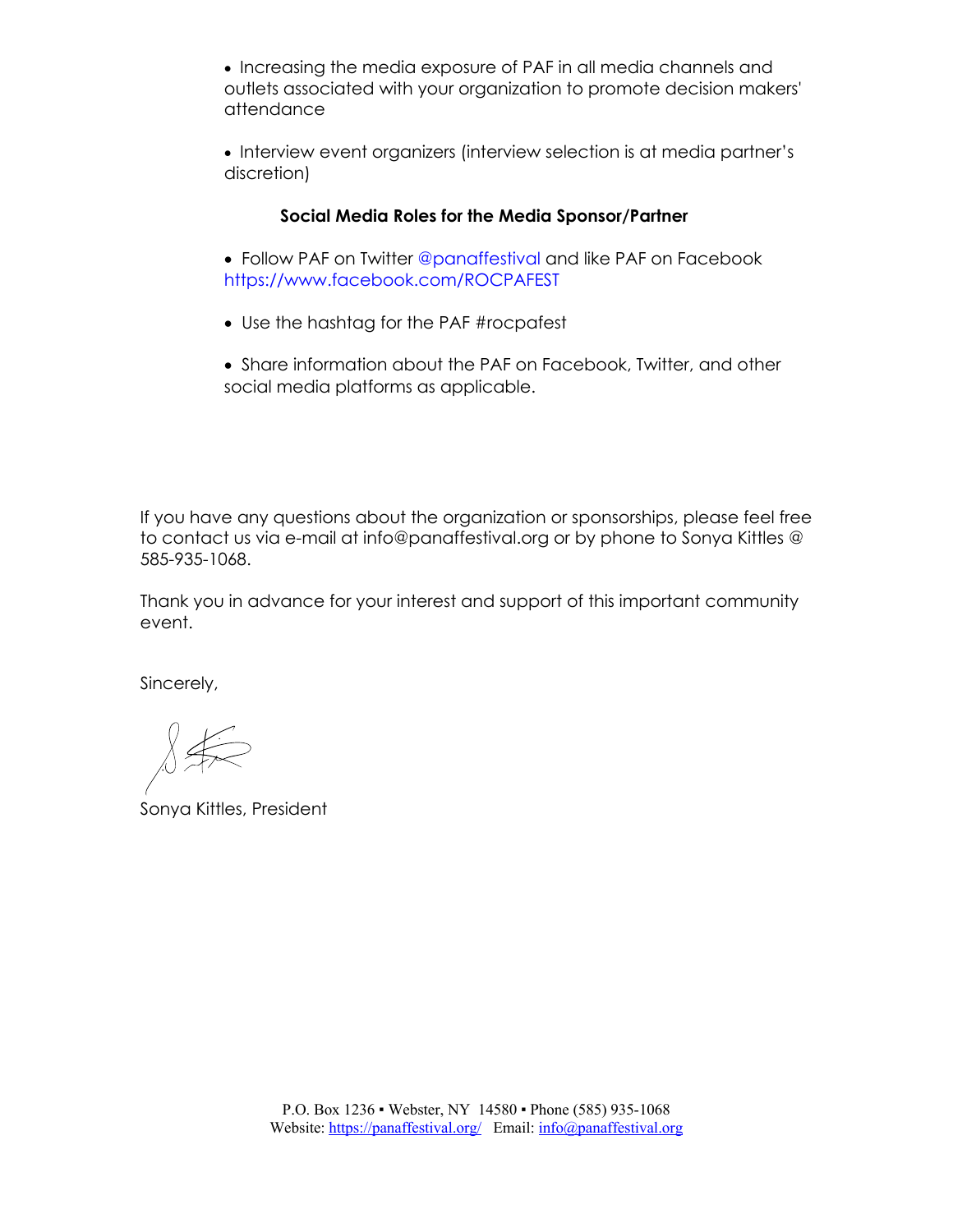

A.B.O.V.E (Achieving & Bringing Our Vision to Excellence)

| <b>Contact Information:</b> |  |
|-----------------------------|--|
|                             |  |
|                             |  |
|                             |  |
|                             |  |
|                             |  |
|                             |  |

*My Signature indicates authorization to make this commitment on behalf of my company* 

## **YES! We want to support Rochester A.B.O.V.E. Pan Afrikan Festival on Saturday, August 6, 2022.**

| Platinum     | Gold          |  |
|--------------|---------------|--|
| Silver       | <b>Bronze</b> |  |
| Contributing | In-Kind       |  |
| Media        |               |  |

P.O. Box 1236 ▪ Webster, NY 14580 ▪ Phone (585) 935-1068 Website: https://panaffestival.org/ Email: info@panaffestival.org